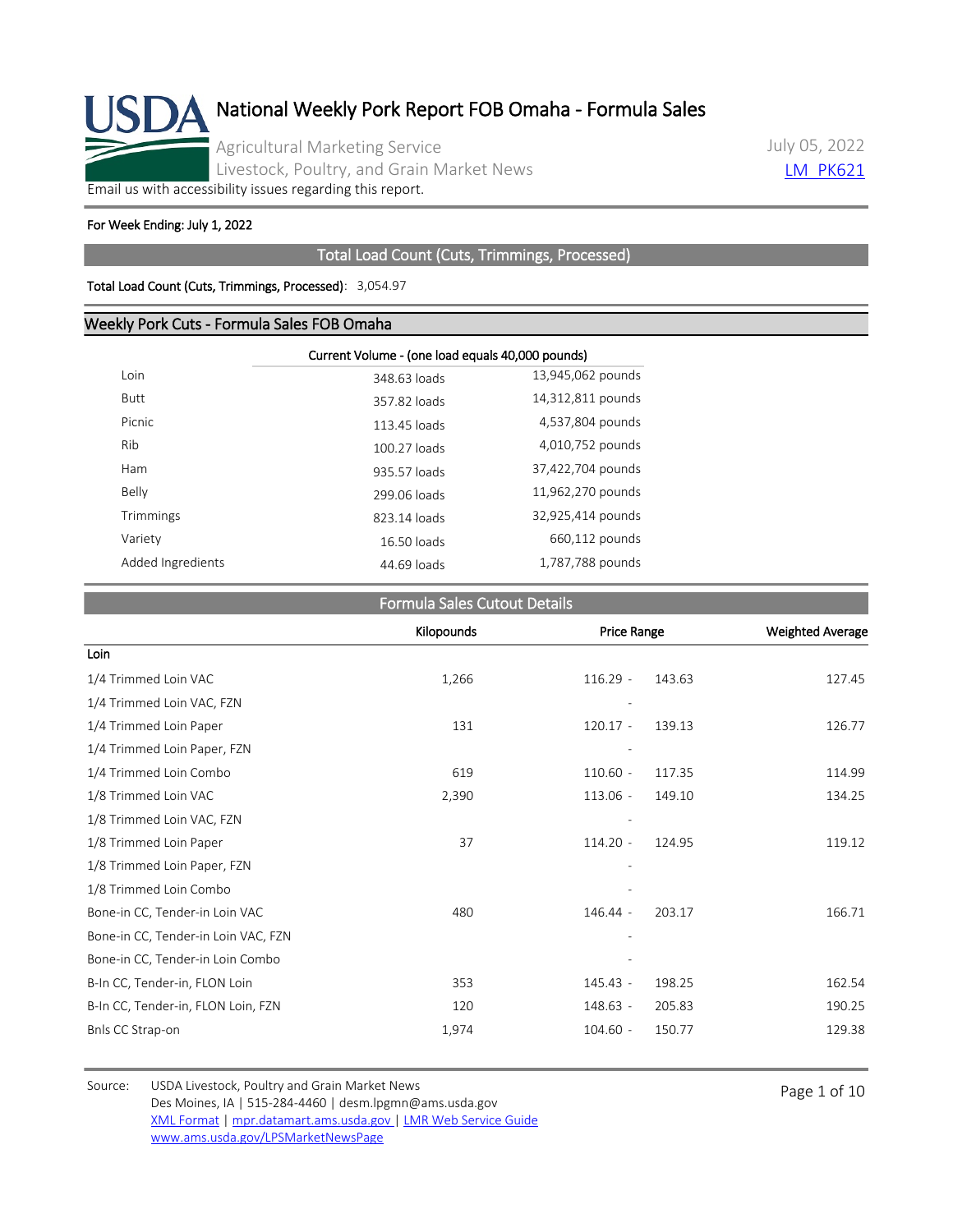Agricultural Marketing Service Livestock, Poultry, and Grain Market News July 05, 2022 **LM PK621** 

[Email us with accessibility issues regarding this report.](mailto:mpr.lpgmn@ams.usda.gov?subject=508%20Issue)

| Loin                            |       |            |        |        |
|---------------------------------|-------|------------|--------|--------|
| Bnls CC Strap-on, FZN           |       |            |        |        |
| Bnls CC Strap-off               | 2,025 | 127.19 -   | 177.77 | 149.19 |
| Bnls CC Strap-off, FZN          | 18    | 148.88 -   | 173.26 | 160.76 |
| Bnls CC Strap-on, 1/2 cut       | 428   | 123.52 -   | 156.10 | 131.27 |
| Bnls CC Strap-on, 1/2 cut, FZN  |       |            |        |        |
| Bnls CC Strap-off, 1/2 cut      | 765   | 139.85 -   | 179.22 | 154.01 |
| Bnls CC Strap-off, 1/2 cut, FZN |       |            |        |        |
| Whole Bnls Strap-on             |       |            |        |        |
| <b>Boneless Sirloin</b>         | 642   | 108.84 -   | 155.05 | 126.79 |
| Boneless Sirloin, FZN           |       |            |        |        |
| Boneless Sirloin, Combo         | 144   | $106.91 -$ | 132.40 | 112.55 |
| Bone-in Sirloin                 | 806   | $72.65 -$  | 117.40 | 99.99  |
| Bone-in Sirloin, FZN            |       |            |        |        |
| <b>Blade Ends</b>               | 74    | 82.90 -    | 109.31 | 92.49  |
| Blade Ends, FZN                 |       |            |        |        |
| Tenderloin                      | 501   | 184.53 -   | 268.10 | 222.70 |
| Tenderloin, FZN                 |       |            |        |        |
| Tenderloin, 1 pc vac            | 55    | $210.41 -$ | 288.50 | 243.47 |
| Tenderloin, 1 pc vac, FZN       |       |            |        |        |
| <b>Butt Tender</b>              |       |            |        |        |
| Butt Tender, FZN                |       |            |        |        |
| Backribs 2.0#/up                | 669   | 235.40 -   | 338.81 | 274.94 |
| Backribs 2.0#/up, FZN           | 21    | $315.07 -$ | 340.38 | 325.11 |
| Backribs 2.0#/up 1 Pc Vac       | 318   | 274.18 -   | 451.90 | 328.93 |
| Backribs 2.0#/up 1 Pc Vac, FZN  |       |            |        |        |
| Riblets                         |       |            |        |        |
| Riblets, FZN                    |       |            |        |        |
| <b>Butt</b>                     |       |            |        |        |
| 1/4 Trim Butt VAC               | 5,968 | $109.00 -$ | 199.66 | 170.38 |
| 1/4 Trim Butt VAC, FZN          | 100   | 125.99 -   | 136.38 | 132.34 |
| 1/4 Trim Butt Paper             | 196   | 167.45 -   | 187.19 | 176.63 |
| 1/4 Trim Butt Paper, FZN        |       |            |        |        |
| 1/4 Trim Butt Combo             | 694   | $46.61 -$  | 181.68 | 163.79 |
| 1/4 Trim Butt 1 Pc VAC          | 724   | $109.00 -$ | 197.76 | 175.33 |
| 1/4 Trim Butt 1 Pc VAC, FZN     |       |            |        |        |
|                                 |       |            |        |        |

Source: USDA Livestock, Poultry and Grain Market News<br>
Page 2 of 10 Des Moines, IA | 515-284-4460 | desm.lpgmn@ams.usda.gov [XML Format](https://mpr.datamart.ams.usda.gov/ws/report/v1/pork/LM_PK621?filter=%7B%22filters%22:%5B%7B%22fieldName%22:%22Report%20date%22,%22operatorType%22:%22EQUAL%22,%22values%22:%5B%227/5/2022%22%5D%7D%5D%7D) | [mpr.datamart.ams.usda.gov](https://mpr.datamart.ams.usda.gov/) | [LMR Web Service Guide](https://www.marketnews.usda.gov/mnp/assets/ls/USDA-LMR-WebService-Client-User-Guide-v1_prod.pdf) [www.ams.usda.gov/LPSMarketNewsPage](https://www.ams.usda.gov/LPSMarketNewsPage)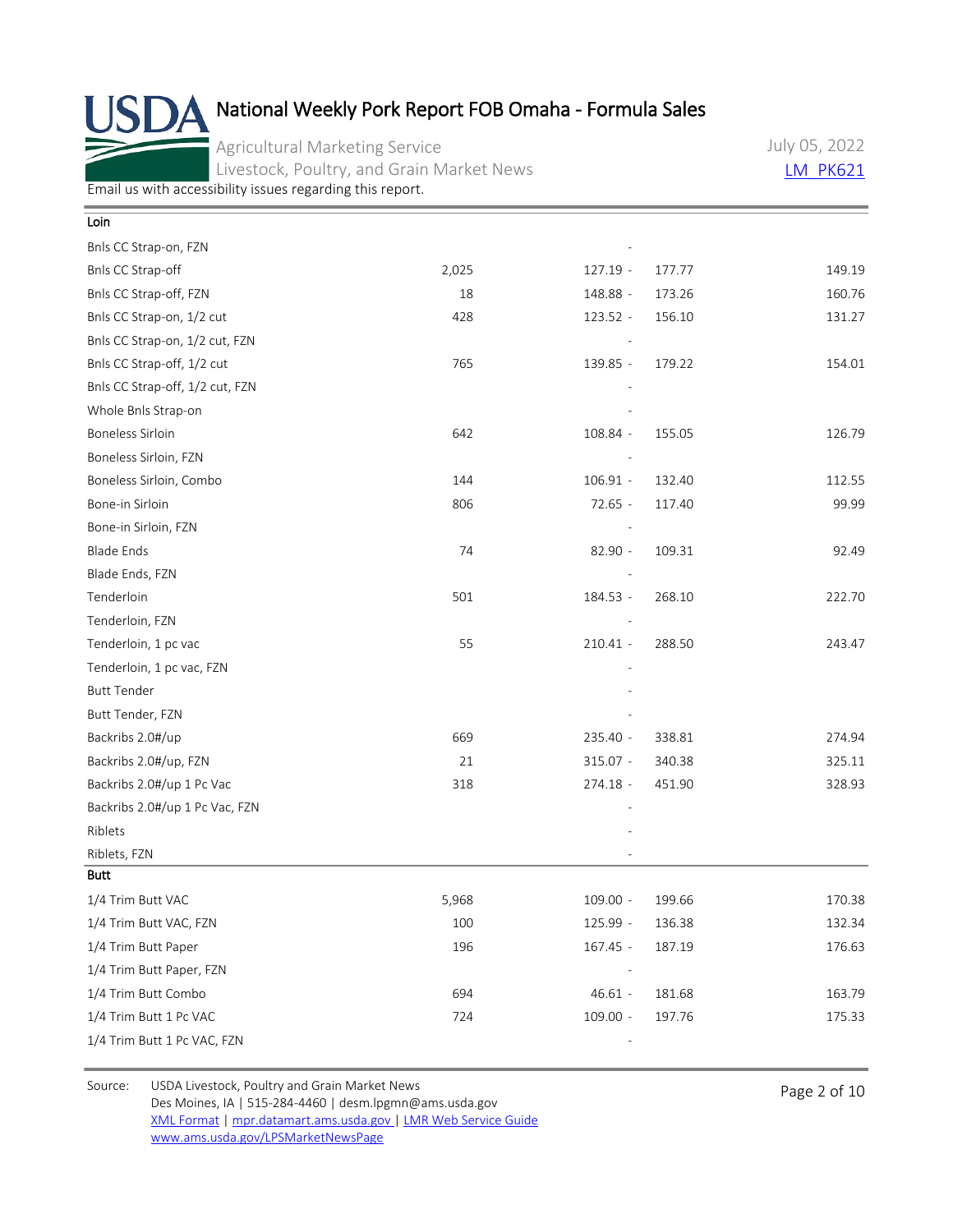Agricultural Marketing Service Livestock, Poultry, and Grain Market News July 05, 2022 **LM PK621** 

[Email us with accessibility issues regarding this report.](mailto:mpr.lpgmn@ams.usda.gov?subject=508%20Issue)

| <b>Butt</b>                             |       |                          |        |        |
|-----------------------------------------|-------|--------------------------|--------|--------|
| 1/8 Trim Butt Vac                       | 193   | $161.49 -$               | 189.61 | 173.89 |
| 1/8 Trim Butt Vac, FZN                  |       |                          |        |        |
| 1/8 Trim Butt Paper                     | 8     | $186.37 -$               | 196.25 | 190.52 |
| 1/8 Trim Butt Paper, FZN                |       |                          |        |        |
| 1/8 Trim Butt Combo                     |       |                          |        |        |
| 1/8 Trim Butt 1 Pc VAC                  | 445   | 144.76 -                 | 197.64 | 170.97 |
| 1/8 Trim Butt 1 Pc VAC, FZN             |       |                          |        |        |
| 1/4 Trim Steak Ready Butt Vac           | 138   | 168.61 -                 | 198.08 | 183.85 |
| 1/4 Trim Steak Ready Butt Vac, FZN      |       |                          |        |        |
| 1/4 Trim Steak Ready Butt 1 Pc Vac      | 137   | 170.76 -                 | 197.74 | 185.41 |
| 1/4 Trim Steak Ready Butt 1 Pc Vac, FZN |       |                          |        |        |
| 1/8 Trim Steak Ready Butt Vac           | 458   | 144.87 -                 | 196.21 | 174.07 |
| 1/8 Trim Steak Ready Butt Vac, FZN      |       |                          |        |        |
| 1/8 Trim Steak Ready Butt 1 Pc Vac      | 1,342 | 148.29 -                 | 213.96 | 179.81 |
| 1/8 Trim Steak Ready Butt 1 Pc Vac, FZN |       |                          |        |        |
| 1/4 Trim Bnls Butt VAC                  | 3,584 | 158.26 -                 | 238.03 | 184.14 |
| 1/4 Trim Bnls Butt VAC, FZN             |       |                          |        |        |
| 1/4 Trim Bnls Butt Poly                 |       |                          |        |        |
| 1/4 Trim Bnls Butt Poly, FZN            |       |                          |        |        |
| 1/4 Trim Bnls Butt Combo                | 109   | 185.30 -                 | 194.14 | 189.66 |
| 1/4 Trim Bnls Butt 1 Pc VAC             | 198   | $167.00 -$               | 199.71 | 187.37 |
| 1/4 Trim Bnls Butt 1 Pc VAC, FZN        |       |                          |        |        |
| Bnls CT Butt 1 Pc VAC                   | 11    | 271.73 -                 | 276.81 | 273.95 |
| Bnls CT Butt 1 Pc VAC, FZN              |       |                          |        |        |
| Picnic                                  |       |                          |        |        |
| RS Smoker Trim Picnic Combo             | 35    | $89.08 -$                | 132.33 | 129.82 |
| SS Smoker Trim Picnic VAC               | 700   | 74.33 -                  | 107.77 | 85.87  |
| SS Smoker Trim Picnic VAC, FZN          |       |                          |        |        |
| SS Smoker Trim Picnic Paper/Poly        | 101   | 73.08 -                  | 96.21  | 84.18  |
| SS Smoker Trim Picnic Paper/Poly, FZN   |       |                          |        |        |
| SS Smoker Trim Picnic Combo             | 210   | $62.55 -$                | 91.33  | 80.01  |
| SS Smoker Trim Picnic 1 Pc Vac          | 500   | $80.15 -$                | 189.10 | 105.86 |
| SS Smoker Trim Picnic 1 Pc Vac, FZN     |       | $\overline{\phantom{a}}$ |        |        |
| Picnic Cushion Meat Vac                 | 2,020 | $112.59 -$               | 151.15 | 130.16 |
| Picnic Cushion Meat Vac, FZN            |       |                          |        |        |

Source: USDA Livestock, Poultry and Grain Market News<br>
Page 3 of 10 Des Moines, IA | 515-284-4460 | desm.lpgmn@ams.usda.gov [XML Format](https://mpr.datamart.ams.usda.gov/ws/report/v1/pork/LM_PK621?filter=%7B%22filters%22:%5B%7B%22fieldName%22:%22Report%20date%22,%22operatorType%22:%22EQUAL%22,%22values%22:%5B%227/5/2022%22%5D%7D%5D%7D) | [mpr.datamart.ams.usda.gov](https://mpr.datamart.ams.usda.gov/) | [LMR Web Service Guide](https://www.marketnews.usda.gov/mnp/assets/ls/USDA-LMR-WebService-Client-User-Guide-v1_prod.pdf) [www.ams.usda.gov/LPSMarketNewsPage](https://www.ams.usda.gov/LPSMarketNewsPage)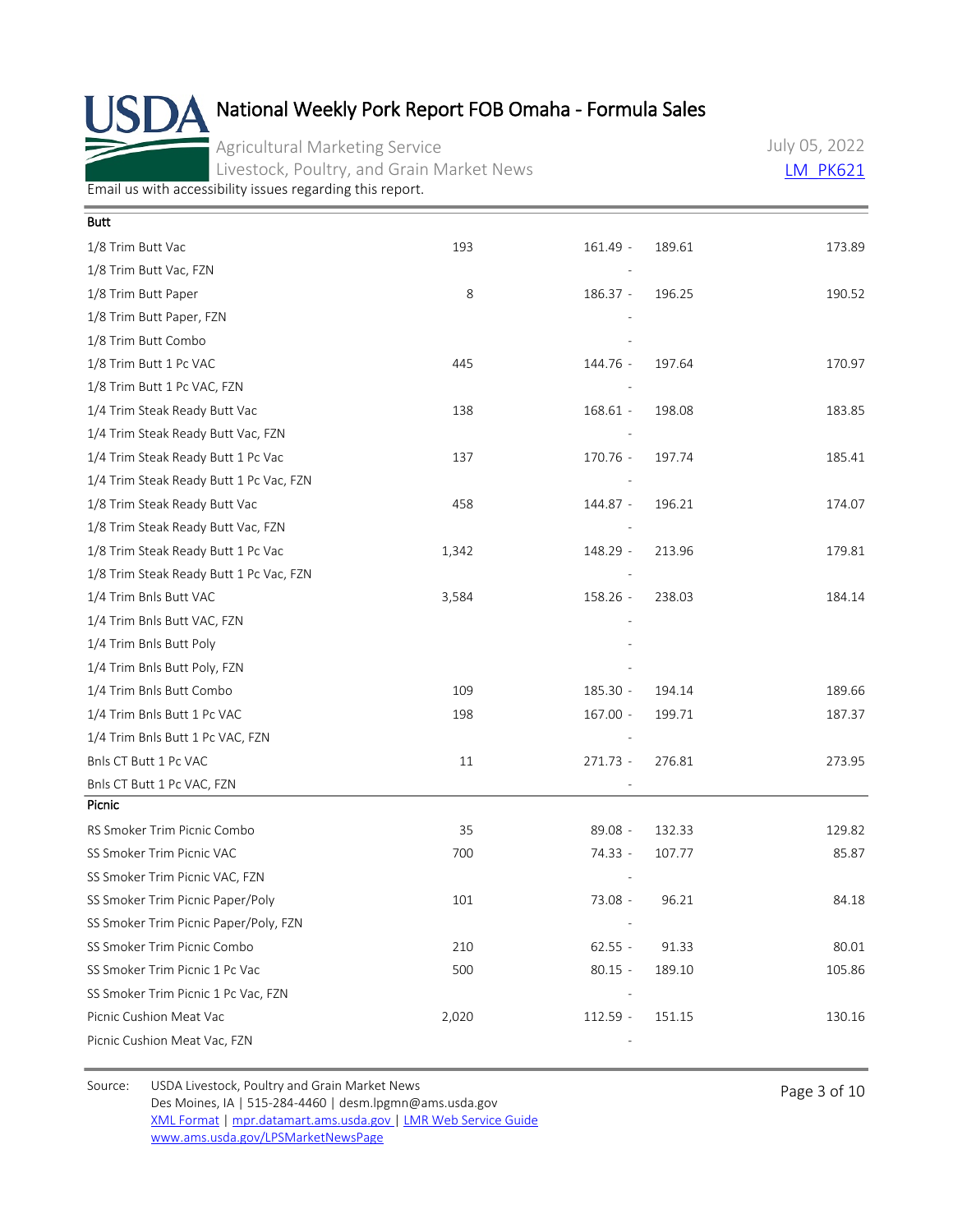Agricultural Marketing Service Livestock, Poultry, and Grain Market News July 05, 2022 [LM\\_PK621](https://mpr.datamart.ams.usda.gov/ws/report/v1/pork/LM_PK621?filter=%7B%22filters%22:%5B%7B%22fieldName%22:%22Report%20date%22,%22operatorType%22:%22EQUAL%22,%22values%22:%5B%227/5/2022%22%5D%7D%5D%7D)

[Email us with accessibility issues regarding this report.](mailto:mpr.lpgmn@ams.usda.gov?subject=508%20Issue)

| Picnic                             |        |            |        |        |
|------------------------------------|--------|------------|--------|--------|
| Picnic Cushion Meat Poly           | 56     | 124.22 -   | 145.76 | 129.31 |
| Picnic Cushion Meat Poly, FZN      |        |            |        |        |
| Picnic Cushion Meat Combo          | 914    | 111.94 -   | 137.82 | 125.56 |
| Sparerib                           |        |            |        |        |
| Trmd Sparerib - LGT                | 1,242  | 188.33 -   | 236.54 | 213.57 |
| Trmd Sparerib - LGT, FZN           | 14     | 208.58 -   | 234.42 | 226.99 |
| Trmd Sparerib - LGT, Poly          | 51     | 186.07 -   | 251.62 | 204.80 |
| Trmd Sparerib - LGT, Poly, FZN     | 7      | 190.28 -   | 210.41 | 205.34 |
| Trmd Sparerib - LGT Combo          | 100    | 175.70 -   | 215.66 | 187.36 |
| Trmd Sparerib - LGT, 1 PC VAC      | 92     | $206.20 -$ | 250.49 | 223.38 |
| Trmd Sparerib - LGT, 1 PC VAC, FZN |        |            |        |        |
| Trmd Sparerib - MED                | 1,581  | 172.93 -   | 226.11 | 200.05 |
| Trmd Sparerib - MED, FZN           |        |            |        |        |
| Trmd Sparerib - MED, Poly          | 43     | 182.28 -   | 222.47 | 187.91 |
| Trmd Sparerib - MED, Poly, FZN     |        |            |        |        |
| Trmd Sparerib - Med Combo          | 139    | 184.32 -   | 192.82 | 187.32 |
| Trmd Sparerib - MED, 1 PC VAC      | 139    | 186.63 -   | 250.08 | 214.50 |
| Trmd Sparerib - MED, 1 PC VAC, FZN |        |            |        |        |
| St Louis Spareribs, VAC            | 248    | 250.35 -   | 375.50 | 318.20 |
| St Louis Spareribs, VAC, FZN       | 88     | $261.54 -$ | 376.52 | 279.31 |
| St Louis Spareribs, POLY           |        |            |        |        |
| St Louis Spareribs, POLY, FZN      | 143    | 270.01 -   | 406.04 | 308.85 |
| St Louis Spareribs, Combo          | 8      | 323.39 -   | 356.39 | 339.89 |
| BBQ Style Spareribs, VAC           | 94     | 213.88 -   | 258.73 | 242.92 |
| BBQ Style Spareribs, VAC, FZN      |        |            |        |        |
| BBQ Style Spareribs, Poly          | 17     | 229.08 -   | 246.50 | 232.71 |
| BBQ Style Spareribs, Poly, FZN     |        |            |        |        |
| BBQ Style Spareribs, Combo         |        |            |        |        |
| Ham                                |        |            |        |        |
| 17/dn Ham Combo                    |        |            |        |        |
| 17-20# Trmd Selected Ham           | 333    | $96.03 -$  | 102.39 | 97.50  |
| 20-23# Trmd Selected Ham           | 2,287  | 84.83 -    | 107.53 | 97.24  |
| 23-27# Trmd Selected Ham           | 32,385 | $82.26 -$  | 112.08 | 96.68  |
| 17-20 Ham Boxed                    |        |            |        |        |
| 17-20 Ham Boxed, FZN               |        |            |        |        |
|                                    |        |            |        |        |

Source: USDA Livestock, Poultry and Grain Market News<br>
Page 4 of 10 Des Moines, IA | 515-284-4460 | desm.lpgmn@ams.usda.gov [XML Format](https://mpr.datamart.ams.usda.gov/ws/report/v1/pork/LM_PK621?filter=%7B%22filters%22:%5B%7B%22fieldName%22:%22Report%20date%22,%22operatorType%22:%22EQUAL%22,%22values%22:%5B%227/5/2022%22%5D%7D%5D%7D) | [mpr.datamart.ams.usda.gov](https://mpr.datamart.ams.usda.gov/) | [LMR Web Service Guide](https://www.marketnews.usda.gov/mnp/assets/ls/USDA-LMR-WebService-Client-User-Guide-v1_prod.pdf) [www.ams.usda.gov/LPSMarketNewsPage](https://www.ams.usda.gov/LPSMarketNewsPage)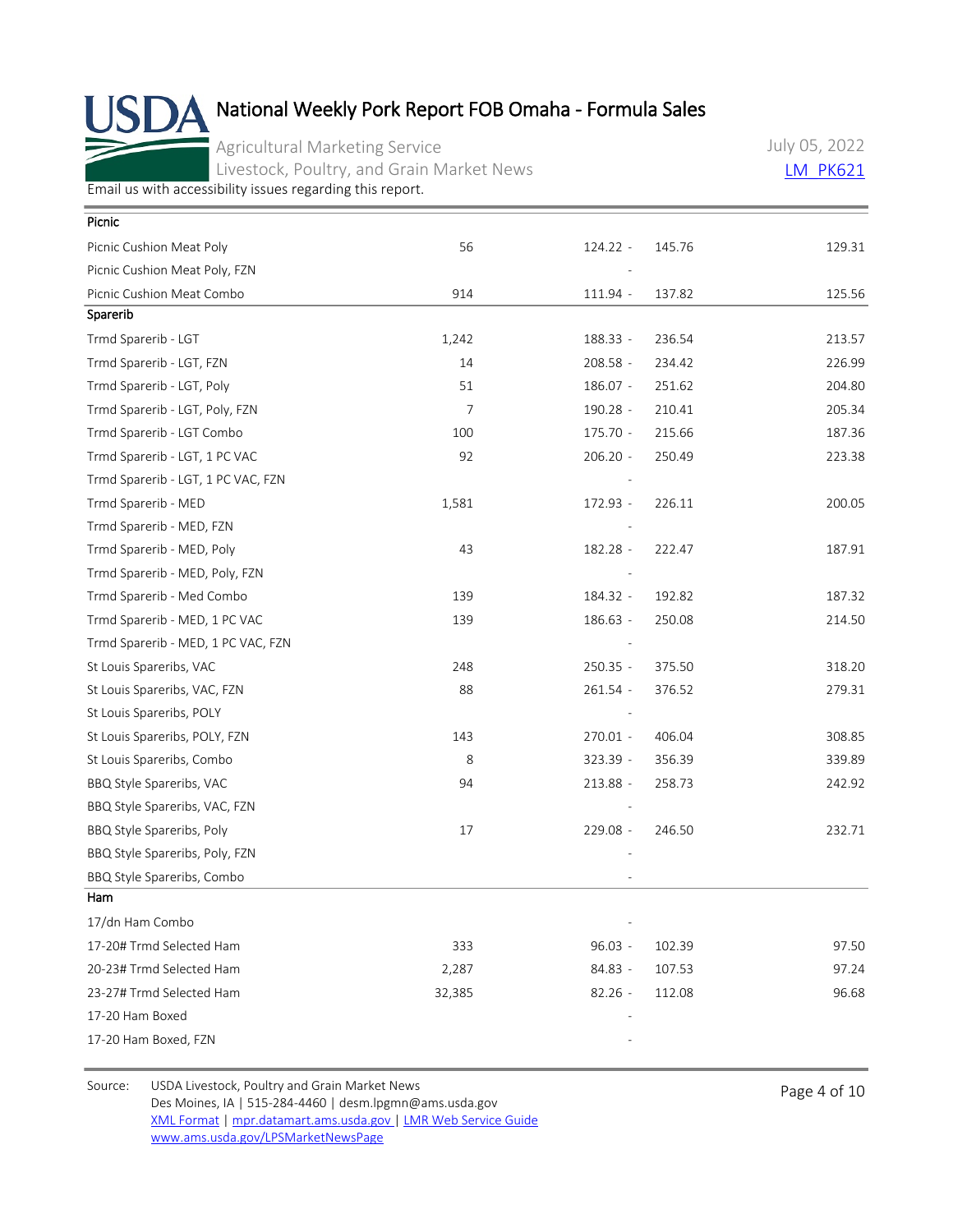Agricultural Marketing Service Livestock, Poultry, and Grain Market News July 05, 2022 **LM PK621** 

[Email us with accessibility issues regarding this report.](mailto:mpr.lpgmn@ams.usda.gov?subject=508%20Issue)

| Ham                                 |                |            |        |        |
|-------------------------------------|----------------|------------|--------|--------|
| 20-23 Ham Boxed                     | 28             | 112.99 -   | 168.18 | 118.71 |
| 20-23 Ham Boxed, FZN                |                |            |        |        |
| 23-27 Ham Boxed                     | 44             | $91.56 -$  | 149.11 | 111.33 |
| 23-27 Ham Boxed, FZN                |                |            |        |        |
| 27 & up Bone In Hams Combo          |                |            |        |        |
| 17-20 Boxed Vac Pack                | 5              | 133.09 -   | 151.12 | 146.93 |
| 17-20 Boxed Vac Pack, FZN           |                |            |        |        |
| 20-23 Hams Sknd/Defatted Boxed      | $\overline{7}$ | 113.34 -   | 117.88 | 115.78 |
| 20-23 Hams Sknd/Defatted Boxed, FZN |                |            |        |        |
| Collared Ham Combo                  |                |            |        |        |
| Collared Ham Boxed                  |                |            |        |        |
| Collared Ham Boxed, FZN             |                |            |        |        |
| 3 Muscle Ham to Blue                | 100            | $167.61 -$ | 191.65 | 169.17 |
| 4 Muscle Ham to Blue                | 498            | 138.36 -   | 156.21 | 149.93 |
| 5 Muscle Ham to Blue                |                |            |        |        |
| 3 Muscle Ham to Blue Boxed          |                |            |        |        |
| 4 Muscle Ham to Blue Boxed          |                |            |        |        |
| 5 Muscle Ham to Blue Boxed          |                |            |        |        |
| Roll Out Ham                        | 134            | 136.71 -   | 151.32 | 139.04 |
| Rollout Ham Bnls Boxed              | 13             | $165.09 -$ | 193.58 | 170.43 |
| Roll Out Hams Rolled & Tied         |                |            |        |        |
| Roll Out Ham Rolled Tied Boxed      |                |            |        |        |
| 2pc                                 | 24             | 149.23 -   | 169.45 | 158.30 |
| 2PC Boxed                           |                |            |        |        |
| 2PC Boxed, FZN                      |                |            |        |        |
| Insides                             | 438            | 145.29 -   | 172.07 | 156.69 |
| Outsides                            | 373            | $145.29 -$ | 172.07 | 157.23 |
| Knuckles                            | 313            | 145.25 -   | 172.07 | 153.91 |
| Lite Butt                           |                |            |        |        |
| Insides (RED) Combo                 | 56             | 162.38 -   | 183.17 | 174.98 |
| Outsides (RED) Combo                | 47             | $164.17 -$ | 176.71 | 174.11 |
| Knuckles (RED) Combo                | $10\,$         | 155.49 -   | 158.86 | 158.20 |
| Lite Butt (RED) Combo               |                |            |        |        |
| Inner Shank                         | 92             | $122.67 -$ | 159.67 | 140.02 |
| Outer Shank                         | 202            | 109.58 -   | 149.34 | 124.72 |
|                                     |                |            |        |        |

Source: USDA Livestock, Poultry and Grain Market News<br>
Page 5 of 10 Des Moines, IA | 515-284-4460 | desm.lpgmn@ams.usda.gov [XML Format](https://mpr.datamart.ams.usda.gov/ws/report/v1/pork/LM_PK621?filter=%7B%22filters%22:%5B%7B%22fieldName%22:%22Report%20date%22,%22operatorType%22:%22EQUAL%22,%22values%22:%5B%227/5/2022%22%5D%7D%5D%7D) | [mpr.datamart.ams.usda.gov](https://mpr.datamart.ams.usda.gov/) | [LMR Web Service Guide](https://www.marketnews.usda.gov/mnp/assets/ls/USDA-LMR-WebService-Client-User-Guide-v1_prod.pdf) [www.ams.usda.gov/LPSMarketNewsPage](https://www.ams.usda.gov/LPSMarketNewsPage)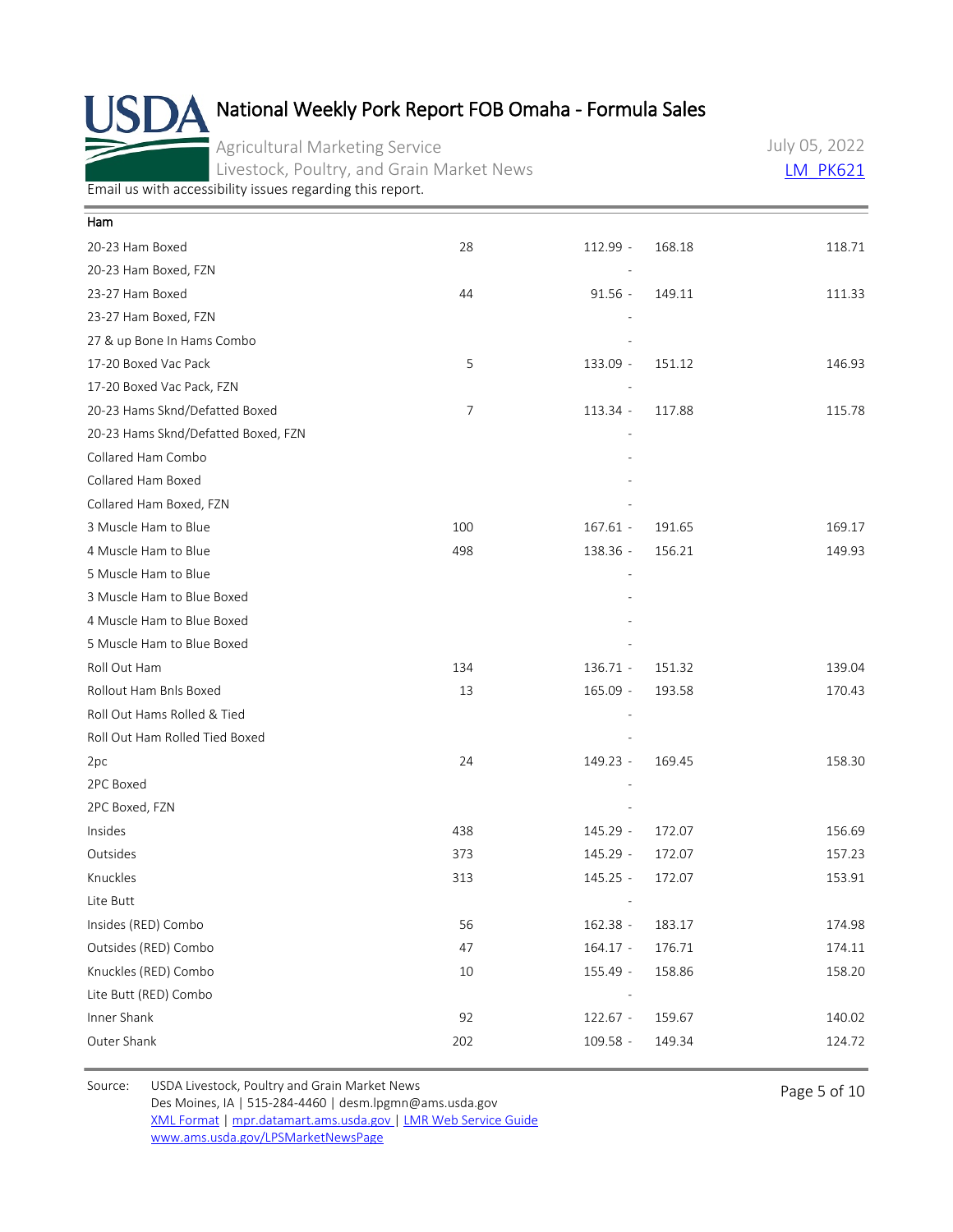Agricultural Marketing Service Livestock, Poultry, and Grain Market News July 05, 2022 **LM PK621** 

[Email us with accessibility issues regarding this report.](mailto:mpr.lpgmn@ams.usda.gov?subject=508%20Issue)

| Ham                             |       |            |        |        |
|---------------------------------|-------|------------|--------|--------|
| Insides Boxed                   |       |            |        |        |
| Outsides Boxed                  |       |            |        |        |
| Knuckles Boxed                  |       |            |        |        |
| Lite Butt Boxed                 |       |            |        |        |
| Inner Shank Boxed               |       |            |        |        |
| Outer Shank Boxed               |       |            |        |        |
| Shanks Bone In                  |       |            |        |        |
| Shanks Bone In Boxed            |       |            |        |        |
| Shanks Bone In Boxed, FZN       |       |            |        |        |
| Belly                           |       |            |        |        |
| Derind Belly 7-9#               | 218   | $112.63 -$ | 225.94 | 191.74 |
| Derind Belly 9-13#              | 4,796 | $163.17 -$ | 229.24 | 202.96 |
| Derind Belly 13-17#             | 6,340 | 158.88 -   | 226.88 | 200.46 |
| Derind Belly 17-19#             | 40    | 184.81 -   | 205.34 | 196.09 |
| Derind Belly 7-9# Boxed         |       |            |        |        |
| Derind Belly 7-9# Boxed, FZN    |       |            |        |        |
| Derind Belly 9-13# Boxed        | 53    | 199.48 -   | 320.10 | 264.61 |
| Derind Belly 9-13# Boxed, FZN   |       |            |        |        |
| Derind Belly 13-17# Boxed       | 4     | 270.00 -   | 280.66 | 278.06 |
| Derind Belly 13-17# Boxed, FZN  |       |            |        |        |
| Derind Belly 17-19# Boxed       |       |            |        |        |
| Derind Belly 17-19# Boxed, FZN  |       |            |        |        |
| Skin-on Belly 8-10#             |       |            |        |        |
| Skin-on Belly 10-12#            | 26    | 148.09 -   | 232.06 | 203.90 |
| Skin-on Belly 12-14#            | 18    | 154.31 -   | 194.14 | 164.26 |
| Skin-on Belly 14-16#            | 91    | 138.02 -   | 194.11 | 166.48 |
| Skin-on Belly 16-18#            | 24    | 139.63 -   | 189.30 | 170.77 |
| Skin-on Belly 18-20#            | 20    | 139.63 -   | 177.97 | 170.45 |
| Skin-on Belly 20-25#            |       |            |        |        |
| Skin-on Belly 8-10# Boxed       |       |            |        |        |
| Skin-on Belly 8-10# Boxed, FZN  |       |            |        |        |
| Skin-on Belly 10-12# Boxed      | 41    | 185.64 -   | 263.95 | 205.53 |
| Skin-on Belly 10-12# Boxed, FZN | 7     | 268.28 -   | 270.58 | 269.28 |
| Skin-on Belly 12-14# Boxed      | 6     | 247.16 -   | 296.66 | 266.05 |
| Skin-on Belly 12-14# Boxed, FZN |       |            |        |        |

Source: USDA Livestock, Poultry and Grain Market News<br>
Page 6 of 10 Des Moines, IA | 515-284-4460 | desm.lpgmn@ams.usda.gov [XML Format](https://mpr.datamart.ams.usda.gov/ws/report/v1/pork/LM_PK621?filter=%7B%22filters%22:%5B%7B%22fieldName%22:%22Report%20date%22,%22operatorType%22:%22EQUAL%22,%22values%22:%5B%227/5/2022%22%5D%7D%5D%7D) | [mpr.datamart.ams.usda.gov](https://mpr.datamart.ams.usda.gov/) | [LMR Web Service Guide](https://www.marketnews.usda.gov/mnp/assets/ls/USDA-LMR-WebService-Client-User-Guide-v1_prod.pdf) [www.ams.usda.gov/LPSMarketNewsPage](https://www.ams.usda.gov/LPSMarketNewsPage)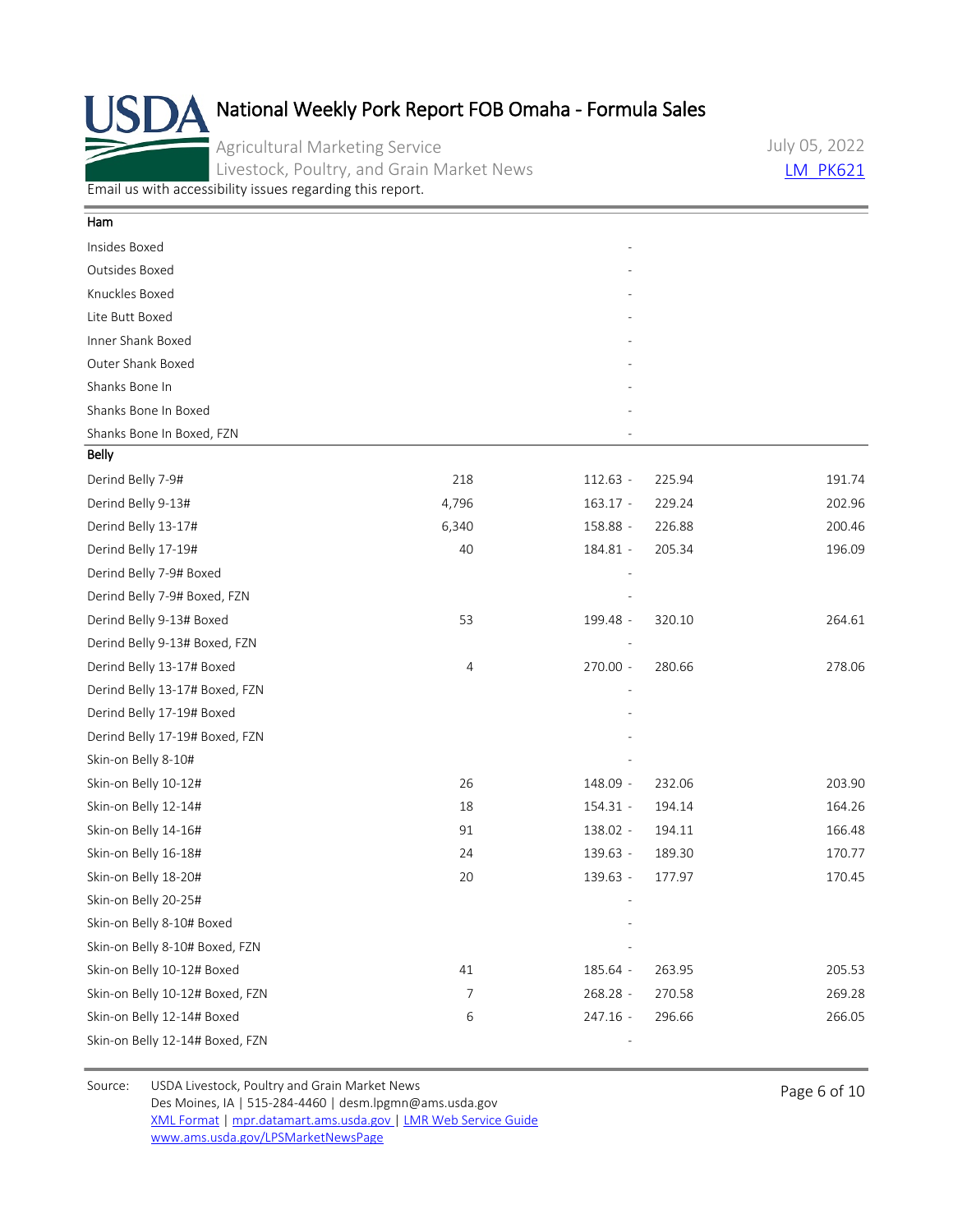Agricultural Marketing Service Livestock, Poultry, and Grain Market News July 05, 2022 [LM\\_PK621](https://mpr.datamart.ams.usda.gov/ws/report/v1/pork/LM_PK621?filter=%7B%22filters%22:%5B%7B%22fieldName%22:%22Report%20date%22,%22operatorType%22:%22EQUAL%22,%22values%22:%5B%227/5/2022%22%5D%7D%5D%7D)

[Email us with accessibility issues regarding this report.](mailto:mpr.lpgmn@ams.usda.gov?subject=508%20Issue)

| Belly                              |        |            |        |        |
|------------------------------------|--------|------------|--------|--------|
| Skin On Belly 14-16# Boxed         | 4      | 192.53 -   | 206.63 | 201.07 |
| Skin On Belly 14-16# Boxed, FZN    |        |            |        |        |
| Skin On Belly 16-18# Boxed         |        |            |        |        |
| Skin On Belly 16-18# Boxed, FZN    |        |            |        |        |
| Center Cut Derind Belly 6-8#       |        |            |        |        |
| Center Cut Derind Belly 8-10#      | 121    | 222.78 -   | 233.21 | 227.22 |
| Center Cut Derind Belly 9-13#      |        |            |        |        |
| Jowl                               |        |            |        |        |
| Skinned Combo                      | 594    | $68.77 -$  | 113.50 | 88.31  |
| Skinned Boxed                      | 4      | $80.48 -$  | 125.77 | 89.41  |
| Skinned Boxed, FZN                 |        |            |        |        |
| Skin On Combo                      | 32     | 99.15 -    | 133.51 | 116.17 |
| Skin-On Boxed                      |        |            |        |        |
| Skin-On Boxed, FZN                 |        |            |        |        |
| Trim                               |        |            |        |        |
| 42% Trim Combo                     | 7,653  | $60.79 -$  | 107.33 | 80.27  |
| 65% Trim Combo                     | 436    | $83.31 -$  | 109.71 | 93.98  |
| 72% Trim Combo                     | 11,721 | $72.41 -$  | 131.80 | 103.39 |
| 85% Trim Combo                     |        |            |        |        |
| 42% Trim Boxed                     | 50     | 77.93 -    | 115.97 | 92.92  |
| 42% Trim Boxed, FZN                | 54     | $81.53 -$  | 105.18 | 85.08  |
| 65% Trim Boxed                     |        |            |        |        |
| 72% Trim Boxed                     | 41     | $103.23 -$ | 149.78 | 124.86 |
| 72% Trim Boxed, FZN                | 5      | 99.38 -    | 127.50 | 110.96 |
| 85% Trim Boxed                     |        |            |        |        |
| Picnic Meat Combo Cushion Out      | 8,924  | $105.12 -$ | 142.40 | 120.39 |
| Picnic Meat Boxed Cushion Out      | 751    | $121.60 -$ | 166.72 | 136.85 |
| Picnic Meat Boxed Cushion Out, FZN | 44     | $108.47 -$ | 124.40 | 118.45 |
| Picnic Meat Combo Cushion In       | 475    | 112.68 -   | 142.17 | 126.12 |
| Picnic Meat Boxed Cushion In       | 9      | 140.63 -   | 162.41 | 148.90 |
| Picnic Meat Boxed Cushion In, FZN  |        |            |        |        |
| Trim w/Trace Combo                 | 504    | 57.04 -    | 94.14  | 81.58  |
| Trim w/Trace Boxed                 |        |            |        |        |
| Trim w/Trace Boxed, FZN            |        |            |        |        |
| Blade Meat Combo                   | 29     | 144.75 -   | 148.11 | 147.87 |

Source: USDA Livestock, Poultry and Grain Market News<br>
Page 7 of 10 Des Moines, IA | 515-284-4460 | desm.lpgmn@ams.usda.gov [XML Format](https://mpr.datamart.ams.usda.gov/ws/report/v1/pork/LM_PK621?filter=%7B%22filters%22:%5B%7B%22fieldName%22:%22Report%20date%22,%22operatorType%22:%22EQUAL%22,%22values%22:%5B%227/5/2022%22%5D%7D%5D%7D) | [mpr.datamart.ams.usda.gov](https://mpr.datamart.ams.usda.gov/) | [LMR Web Service Guide](https://www.marketnews.usda.gov/mnp/assets/ls/USDA-LMR-WebService-Client-User-Guide-v1_prod.pdf) [www.ams.usda.gov/LPSMarketNewsPage](https://www.ams.usda.gov/LPSMarketNewsPage)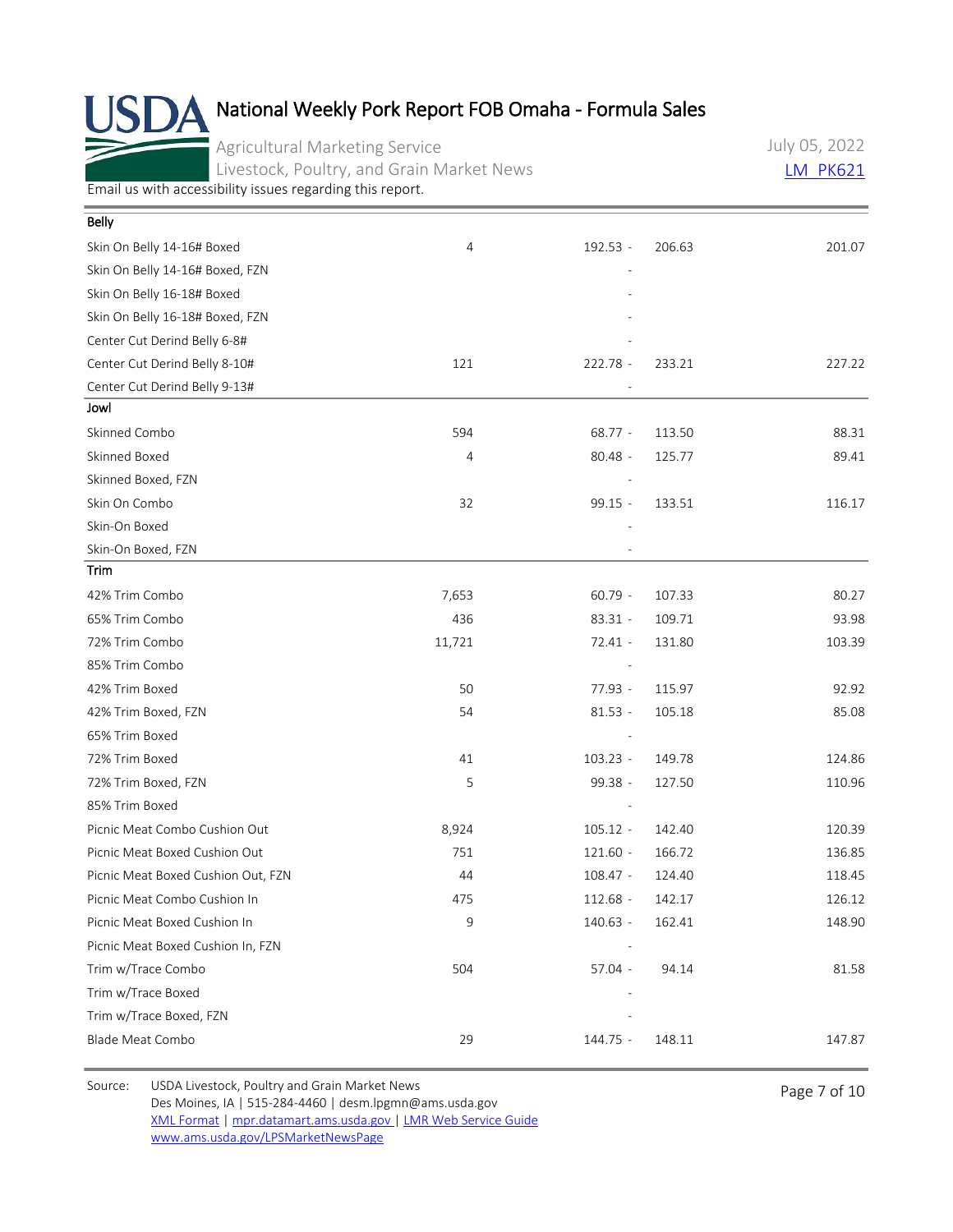Agricultural Marketing Service Livestock, Poultry, and Grain Market News July 05, 2022 [LM\\_PK621](https://mpr.datamart.ams.usda.gov/ws/report/v1/pork/LM_PK621?filter=%7B%22filters%22:%5B%7B%22fieldName%22:%22Report%20date%22,%22operatorType%22:%22EQUAL%22,%22values%22:%5B%227/5/2022%22%5D%7D%5D%7D)

[Email us with accessibility issues regarding this report.](mailto:mpr.lpgmn@ams.usda.gov?subject=508%20Issue)

| Trim                              |                |            |        |        |
|-----------------------------------|----------------|------------|--------|--------|
| Blade Meat Boxed                  | $\overline{7}$ | 141.80 -   | 151.05 | 143.62 |
| Blade Meat Boxed, FZN             |                |            |        |        |
| 72% Ham Trim Combo                | 1,696          | $88.13 -$  | 129.38 | 108.94 |
| 72% Ham Trim Boxed                |                |            |        |        |
| 90% Ham Trim Combo                | 525            | $110.76 -$ | 165.47 | 144.18 |
| Variety                           |                |            |        |        |
| Untrimmed Neckbones Gas           | 79             | $86.23 -$  | 109.03 | 92.26  |
| Untrimmed Neckbones Gas, FZN      |                |            |        |        |
| Trimmed Neckbones Gas             | 117            | $50.65 -$  | 108.27 | 91.36  |
| Trimmed Neckbones Gas, FZN        |                |            |        |        |
| Trimmed Neckbones Poly            | 50             | $67.54 -$  | 92.11  | 77.04  |
| Trimmed Neckbones Poly, FZN       |                |            |        |        |
| Untrimmed Neckbones Poly          |                |            |        |        |
| Untrimmed Neckbones Poly, FZN     |                |            |        |        |
| Trimmed Neckbones Combo           | 20             | 33.86 -    | 55.05  | 35.77  |
| Untrimmed Neckbones Combo         | 32             | 29.79 -    | 71.17  | 42.59  |
| Breast Bones Poly                 |                |            |        |        |
| Breast Bones Poly, FZN            |                |            |        |        |
| Brisket Bones, Full Cut, 10#      |                |            |        |        |
| Brisket Bones, Full Cut, 10#, FZN |                |            |        |        |
| Brisket Bones, Full Cut, 30#      |                |            |        |        |
| Brisket Bones, Full Cut, 30#, FZN |                |            |        |        |
| Brisket Bones, Full Cut, Combo    | 94             | 94.96 -    | 121.59 | 102.92 |
| Tails, Poly                       |                |            |        |        |
| Tails, Poly, FZN                  | 19             | 72.65 -    | 153.76 | 106.45 |
| Tails, Gas                        |                |            |        |        |
| Tails, Gas, FZN                   |                |            |        |        |
| Tails, Combo                      | 6              | 66.86 -    | 121.11 | 85.10  |
| Front Feet, Poly                  | 13             | 74.63 -    | 91.17  | 86.57  |
| Front Feet, Poly, FZN             | 126            | 58.84 -    | 147.50 | 67.30  |
| Front Feet, Combo                 |                |            |        |        |
| Front Feet, Gas                   |                |            |        |        |
| Front Feet, Gas, FZN              |                |            |        |        |
| Hind Feet, Poly                   |                |            |        |        |
| Hind Feet, Poly, FZN              |                |            |        |        |

Source: USDA Livestock, Poultry and Grain Market News<br>
Page 8 of 10 Des Moines, IA | 515-284-4460 | desm.lpgmn@ams.usda.gov [XML Format](https://mpr.datamart.ams.usda.gov/ws/report/v1/pork/LM_PK621?filter=%7B%22filters%22:%5B%7B%22fieldName%22:%22Report%20date%22,%22operatorType%22:%22EQUAL%22,%22values%22:%5B%227/5/2022%22%5D%7D%5D%7D) | [mpr.datamart.ams.usda.gov](https://mpr.datamart.ams.usda.gov/) | [LMR Web Service Guide](https://www.marketnews.usda.gov/mnp/assets/ls/USDA-LMR-WebService-Client-User-Guide-v1_prod.pdf) [www.ams.usda.gov/LPSMarketNewsPage](https://www.ams.usda.gov/LPSMarketNewsPage)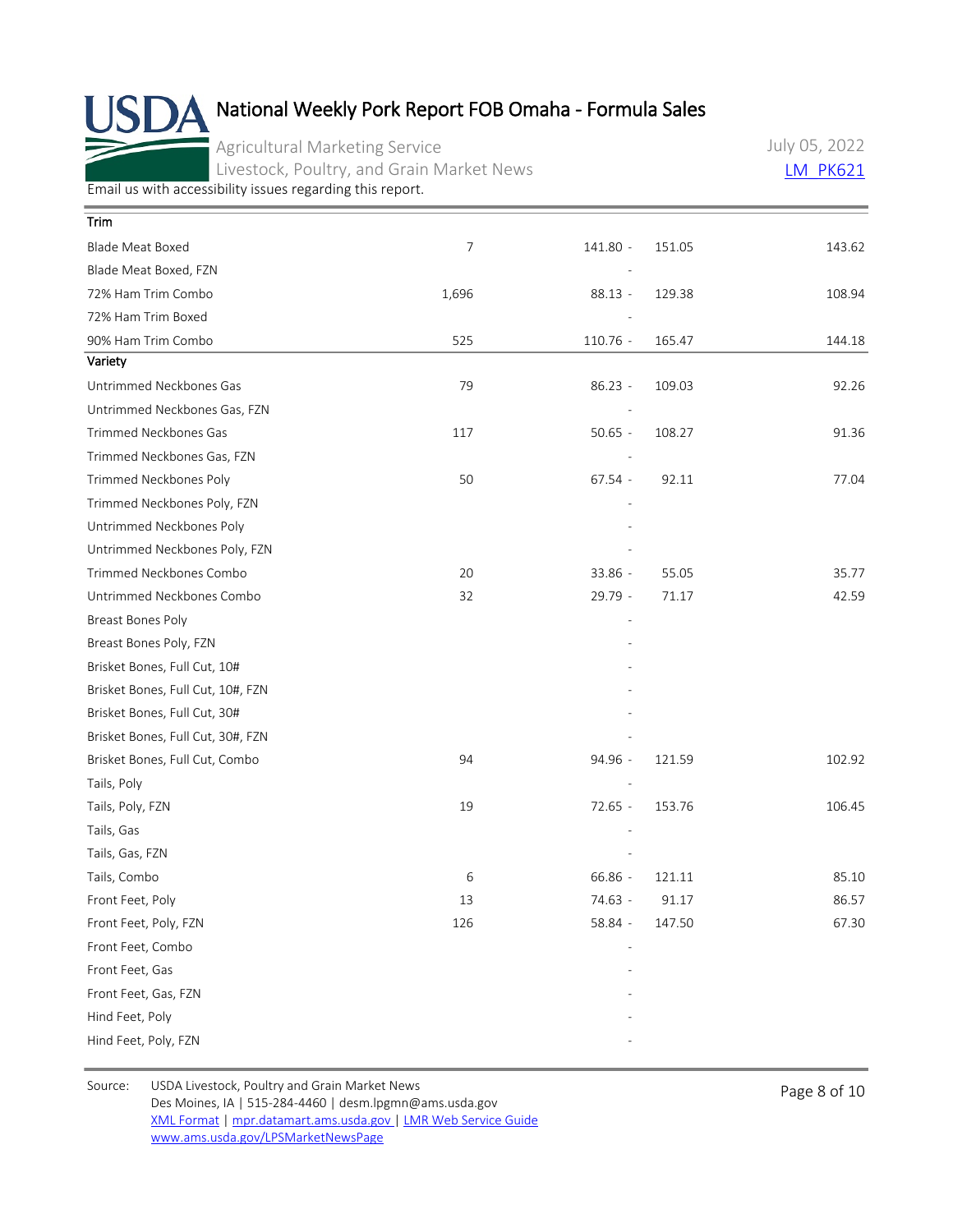Agricultural Marketing Service Livestock, Poultry, and Grain Market News July 05, 2022 **LM PK621** 

[Email us with accessibility issues regarding this report.](mailto:mpr.lpgmn@ams.usda.gov?subject=508%20Issue)

| Variety                                 |                |            |        |        |
|-----------------------------------------|----------------|------------|--------|--------|
| Hind Feet, Combo                        |                |            |        |        |
| Hocks, Picnic, Poly                     | 42             | 47.97 -    | 62.07  | 55.06  |
| Hocks, Picnic, Poly, FZN                | $\overline{2}$ | $46.15 -$  | 82.03  | 55.94  |
| Hocks, Picnic, Gas                      |                |            |        |        |
| Hocks, Picnic, Gas, FZN                 |                |            |        |        |
| Hocks, Picnic, Combo                    | 29             | 45.59 -    | 65.46  | 49.10  |
| Front Feet, Split, Gas                  |                |            |        |        |
| Front Feet, Split, Gas, FZN             |                |            |        |        |
| Front Feet, Split, Poly                 |                |            |        |        |
| Front Feet, Split, Poly, FZN            | 13             | 74.70 -    | 100.99 | 96.25  |
| Al (Added Ingreds)                      |                |            |        |        |
| Al 1/4 Trimmed Loin VAC                 |                |            |        |        |
| AI 1/4 Trimmed Loin VAC, FZN            |                |            |        |        |
| AI 1/8 Trimmed Loin VAC                 | 293            | 128.78 -   | 146.31 | 132.00 |
| AI 1/8 Trimmed Loin VAC, FZN            |                |            |        |        |
| Al Bone-in CC, Tender-in Loin, VAC      | 43             | 162.28 -   | 192.52 | 173.96 |
| Al Bone-in CC, Tender-in Loin, VAC, FZN |                |            |        |        |
| AI Bnls CC Strap On                     | 63             | 117.20 -   | 132.16 | 123.90 |
| AI Bnls CC Strap On, FZN                |                |            |        |        |
| AI Bnls CC Strap Off                    | 640            | 76.75 -    | 176.64 | 146.69 |
| AI Bnls CC Strap Off, FZN               |                |            |        |        |
| AI Bnls CC Strap-on, 1/2 cut            |                |            |        |        |
| AI Bnls CC Strap-on, 1/2 cut, FZN       |                |            |        |        |
| AI Bnls CC Strap-off, 1/2 cut           | 35             | $150.63 -$ | 174.52 | 154.55 |
| AI Bnls CC Strap-off, 1/2 cut, FZN      |                |            |        |        |
| Al Boneless Sirloin                     | 44             | 124.49 -   | 148.02 | 133.60 |
| AI Boneless Sirloin, FZN                |                |            |        |        |
| Al Bone-in Sirloin                      | 90             | $105.15 -$ | 111.74 | 105.29 |
| Al Bone-in Sirloin, FZN                 |                |            |        |        |
| Al Blade Ends                           |                |            |        |        |
| AI Blade Ends, FZN                      |                |            |        |        |
| Al Tenderloin                           | 13             | 199.65 -   | 221.90 | 201.88 |
| AI Tenderloin, FZN                      |                |            |        |        |
| Al Tenderloin, 1 pc vac                 | 40             | 214.36 -   | 234.99 | 221.87 |
| Al Tenderloin, 1 pc vac, FZN            |                |            |        |        |
|                                         |                |            |        |        |

Source: USDA Livestock, Poultry and Grain Market News<br>
Page 9 of 10 Des Moines, IA | 515-284-4460 | desm.lpgmn@ams.usda.gov [XML Format](https://mpr.datamart.ams.usda.gov/ws/report/v1/pork/LM_PK621?filter=%7B%22filters%22:%5B%7B%22fieldName%22:%22Report%20date%22,%22operatorType%22:%22EQUAL%22,%22values%22:%5B%227/5/2022%22%5D%7D%5D%7D) | [mpr.datamart.ams.usda.gov](https://mpr.datamart.ams.usda.gov/) | [LMR Web Service Guide](https://www.marketnews.usda.gov/mnp/assets/ls/USDA-LMR-WebService-Client-User-Guide-v1_prod.pdf) [www.ams.usda.gov/LPSMarketNewsPage](https://www.ams.usda.gov/LPSMarketNewsPage)